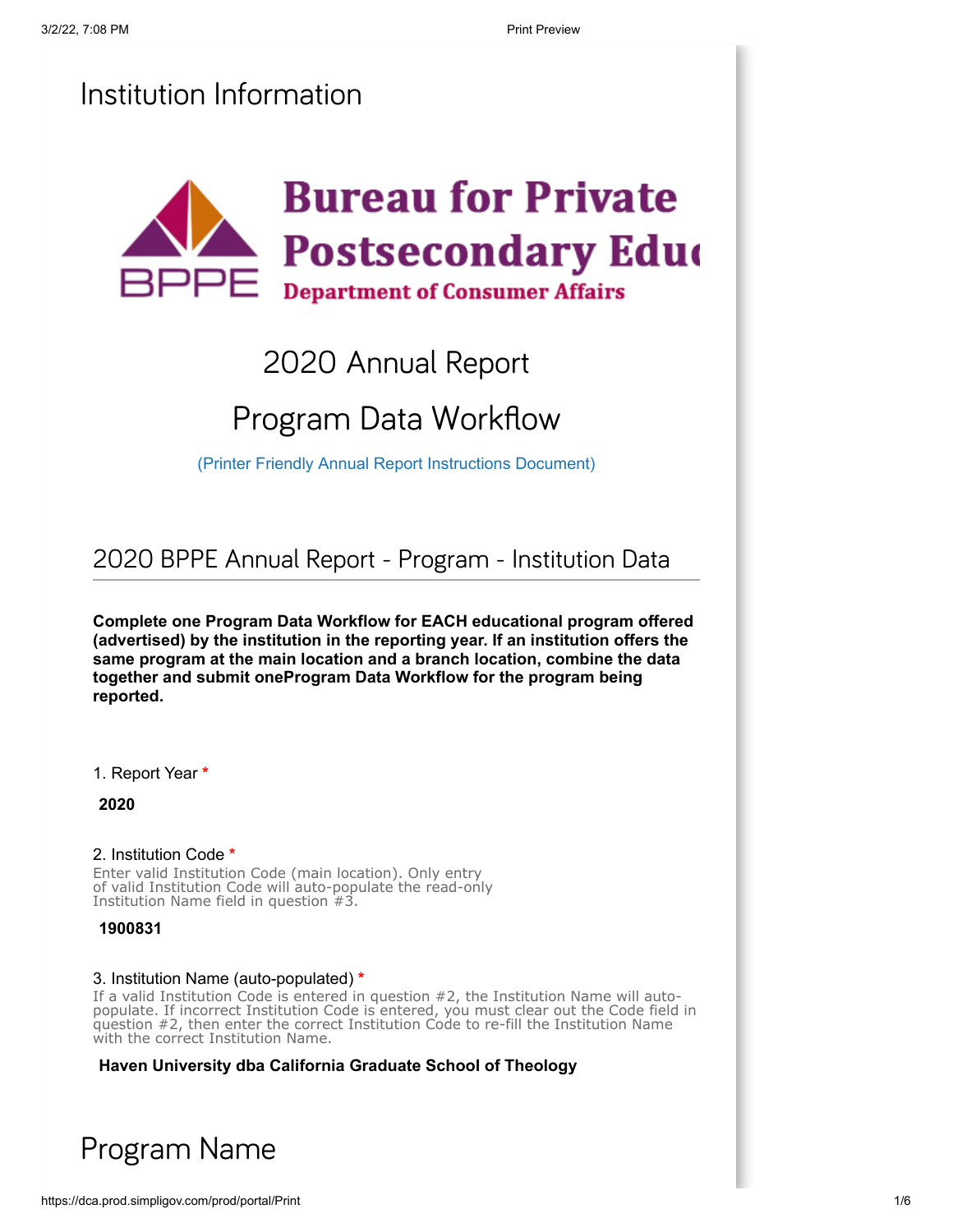### 2020 BPPE Annual Report - Program - Program Name

Display Instructions for #4 - #7 (Toggle) **Not Checked**

4. Name of Program **\***

**Master of Divinity**

5. Program Level? Indicate the academic level of the program you are entering, (e.g., Doctorate, Masters, Bachelor, Associate, Diploma/Certificate, Other). If you indicate 'Other', please enter the Program Level in #5a. **\***

#### **Master**

6. Select the Classification of Instructional Programs (CIP) Code that applies to this educational program. Select from the dropdown list the code that most accurately corresponds to the educational program. (Optional)

7. Select all Standard Occupational Classification (SOC) Codes that apply to this program. Select all applicable codes from the dropdown list. (Optional)

## Financial and Graduation

### 2020 BPPE Annual Report - Program - Financial Data and Graduation Rates

Display Instructions for #8 - #18 (Toggle) **Not Checked**

| 8. Number of Degrees, Diplomas or                                                                                                | 9. Total Charges for this Program *                                                                                         |  |
|----------------------------------------------------------------------------------------------------------------------------------|-----------------------------------------------------------------------------------------------------------------------------|--|
| Certificates Awarded *<br>If none, indicate "0".                                                                                 |                                                                                                                             |  |
| 3                                                                                                                                | \$27,690.00                                                                                                                 |  |
| 10. The percentage of enrolled<br>students in the reporting year<br>receiving federal student loans to<br>pay for this program * | 11. The percentage of graduates in<br>the reporting year who took out<br>federal student loans to pay for this<br>program * |  |
| 0                                                                                                                                | 0                                                                                                                           |  |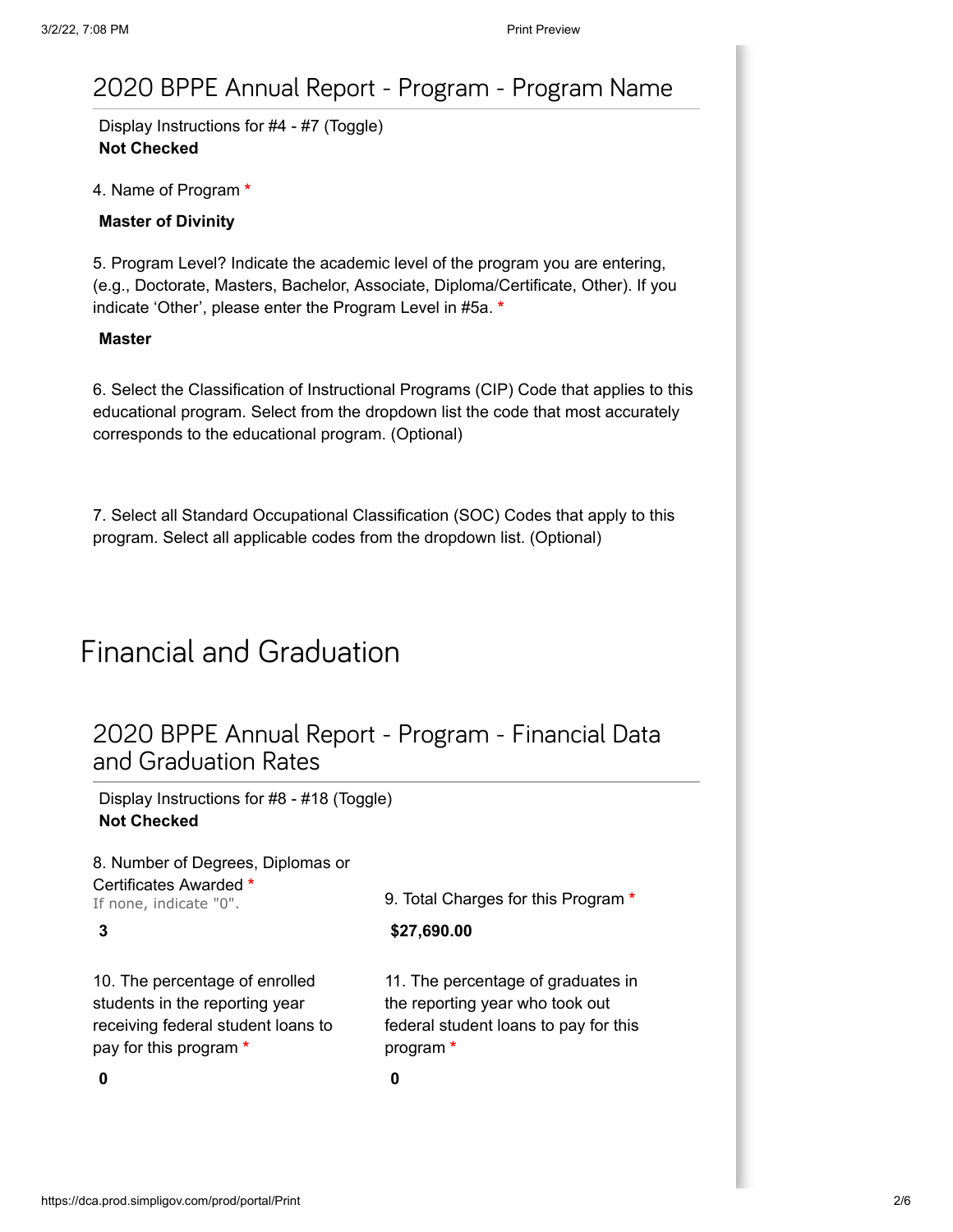13. Number of Students Available

for Graduation **\*** If none, indicate "0".

15. Completion Rate

#14 and #13.

12. Number of Students Who Began the Program **\*** If none, indicate "0".

#### **2 2**

14. Number of On-time Graduates **\*** If none, indicate "0".

**2 100**

17. 150% Completion Rate This is a calculated field based on #16 and #13.

This is a calculated field based on

16. 150% Graduates?

#### **0 0**

18. Is the above data taken from the Integrated Postsecondary Education Data System (IPEDS) of the United States Department of Education? **\***

**No**

## Placement Data

### 2020 BPPE Annual Report - Program - Placement Data

Display Instructions for #19 - #23 (Toggle) **Not Checked**

19. Graduates Available for Employment **\*** If none, indicate "0".

21. Placement Rate This is a calculated field based on #17 and #18.

**0**

22. Graduates employed in the field...

22a. 20 to 29 hours per week **\*** If none, indicate "0". If none, indicate "0".

**\*** If none, indicate "0". **2 0**

20. Graduates Employed in the Field

22b. at least 30 hours per week **\***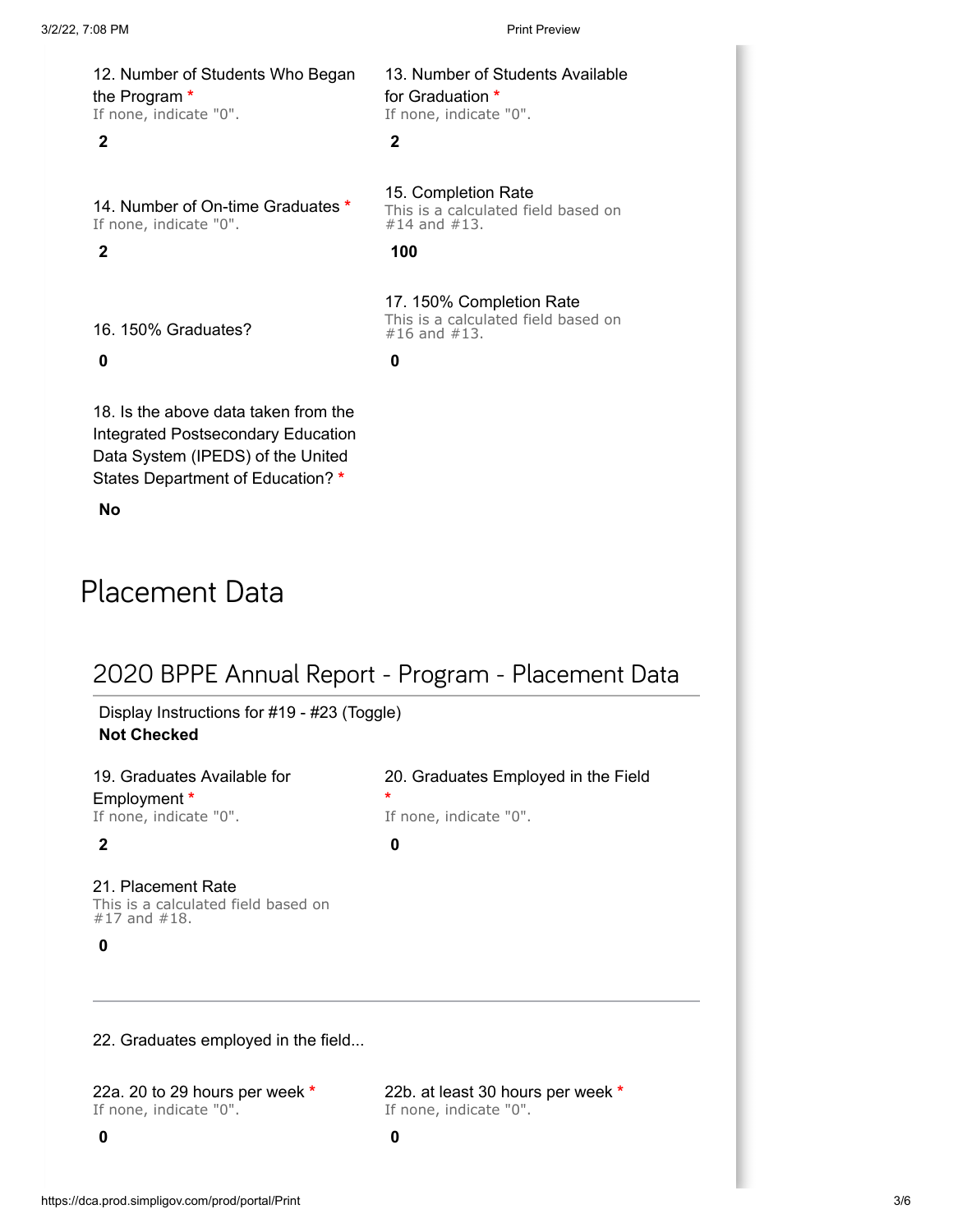23. Indicate the number of graduates employed...

23a. In a single position in the field of study **\*** If none, indicate "0".

### **0**

23b. In concurrent aggregated positions in the field of study (2 or more positions at the same time) **\*** If none, indicate "0".

### **0**

23c. Freelance/self-employed **\*** If none, indicate "0".

### **0**

23d. By the institution or an employer owned by the institution, or an employer who shares ownership with the institution **\*** If none, indicate "0".

### **0**

## Allied Health

### 2020 BPPE Annual Report - Program - Allied Health Professionals

Display Instructions for #24-25 (Toggle) **Not Checked**

24. Does this "Program" lead to a certificate or degree related to one or more of the following allied health professionals that requires clinical training? **\***

**No**

## Exam Passage Rate

### 2020 BPPE Annual Report - Program - Exam Passage Rate

Display Instructions for #26 (Toggle) **Not Checked**

26. Does this educational program lead to an occupation that requires State licensing? **\***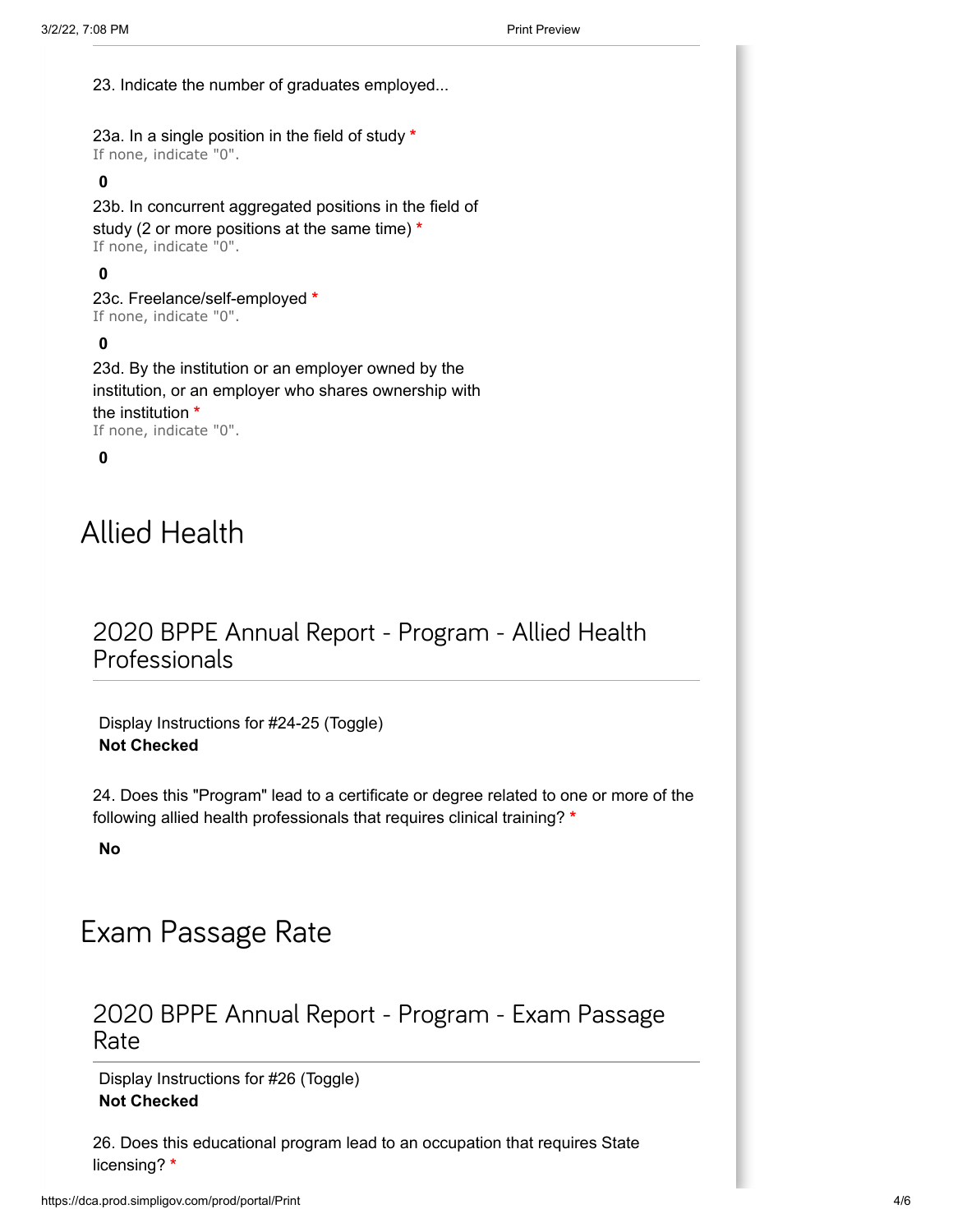**You have indicated "No" for question #22, please proceed to 'Salary Data'.**

## Salary Data

### 2020 BPPE Annual Report - Program - Salary Data

Display Instructions for #43-45 (Toggle) **Not Checked**

43. Graduates Available for Employment This field is auto-populated based on your entry in #17.

**2**

44. Graduates Employed in the Field

This field is auto-populated based on your entry in #18.

#### **0**

45. Graduates Employed in the Field Reported receiving the following Salary or Wage:

For graduates employed in the field, indicate their salaries/earnings below. **If there are none in any specific range, indicate "0."**

| $$0 - $5,000 *$       | $$5,001 - $10,000 *$  |
|-----------------------|-----------------------|
| 0                     | 0                     |
| $$10,001 - $15,000 *$ | $$15,001 - $20,000 *$ |
| 0                     | 0                     |
| $$20,001 - $25,000 *$ | $$25,001 - $30,000 *$ |
| 0                     | 0                     |
| $$30,001 - $35,000 *$ | $$35,001 - $40,000 *$ |
| 0                     | 0                     |
| $$40,001 - $45,000 *$ | $$45,001 - $50,000 *$ |
| 0                     | 0                     |
| $$50,001 - $55,000 *$ | $$55,001 - $60,000 *$ |
| 0                     | 0                     |
| $$60,001 - $65,000 *$ | $$65,001 - $70,000 *$ |
| 0                     | 0                     |
| $$70,001 - $75,000 *$ | $$75,001 - $80,000 *$ |
| 0                     | 0                     |